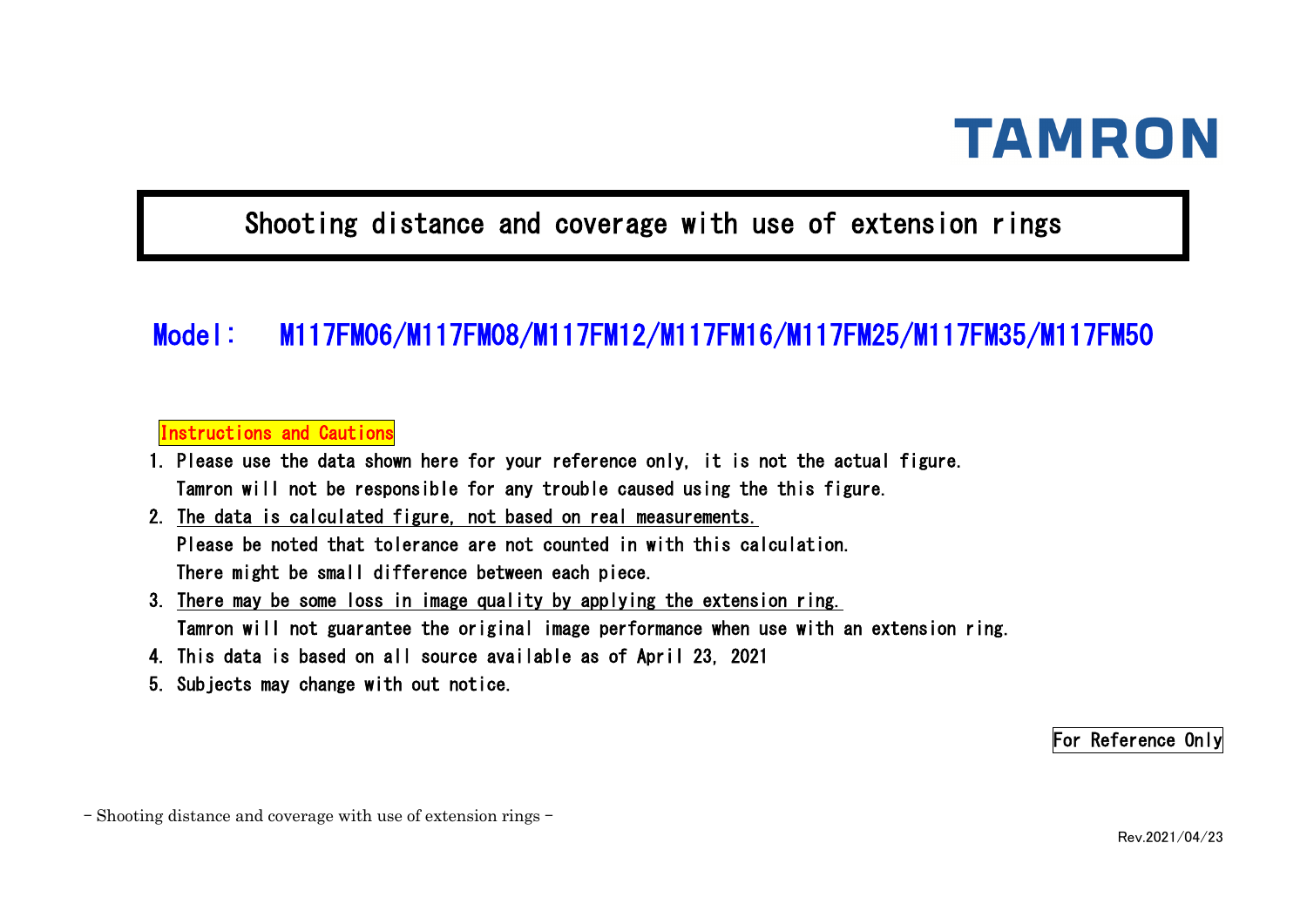## Explanation of Text

Here under shows how to read the text.

| Size of Extension |               | Mxxxx (xxmm)                         |              | Model Number (Focal Length)                                                                               |
|-------------------|---------------|--------------------------------------|--------------|-----------------------------------------------------------------------------------------------------------|
| Ring              | Distance      | Coverage                             |              | Object distance from the tip of mechanical end                                                            |
| W/O               | 98.5          | x<br>101.7<br>$\times$               | 74.9         | at infinity focusing position                                                                             |
| 0.5 <sub>1</sub>  | 119.2<br>49.8 | 21.7<br>×<br>55.4<br>×               | 89.6<br>40.8 | $\rightarrow$ Data at infinity focusing position.<br>$\rightarrow$ Data at the minimum focusing position. |
|                   | 55.2<br>31.6  | 60.8<br>$\times$<br>38.1<br>$\times$ | 44.8<br>28.0 | $\rightarrow$ Object distance from the tip of mechanical end                                              |
| 1.5               | 33.9<br>22.0  | 40.6<br>$\times$<br>29.0<br>$\times$ | 29.9<br>21.4 | at minimum focusing position                                                                              |
| 5                 | 4.0<br>3.0    | 12.2<br>$\times$<br>10.9<br>$\times$ | 9.0<br>8.0   |                                                                                                           |
|                   |               |                                      |              | Size of Extension Ring                                                                                    |

In this case, at object distance of 49.8mm the field coverage will be approximately 55.4mm(H) x 40.8mm(V) at MOD. (The data is calculated figure, not based on real measurements.)

- Shooting distance and coverage with use of extension rings -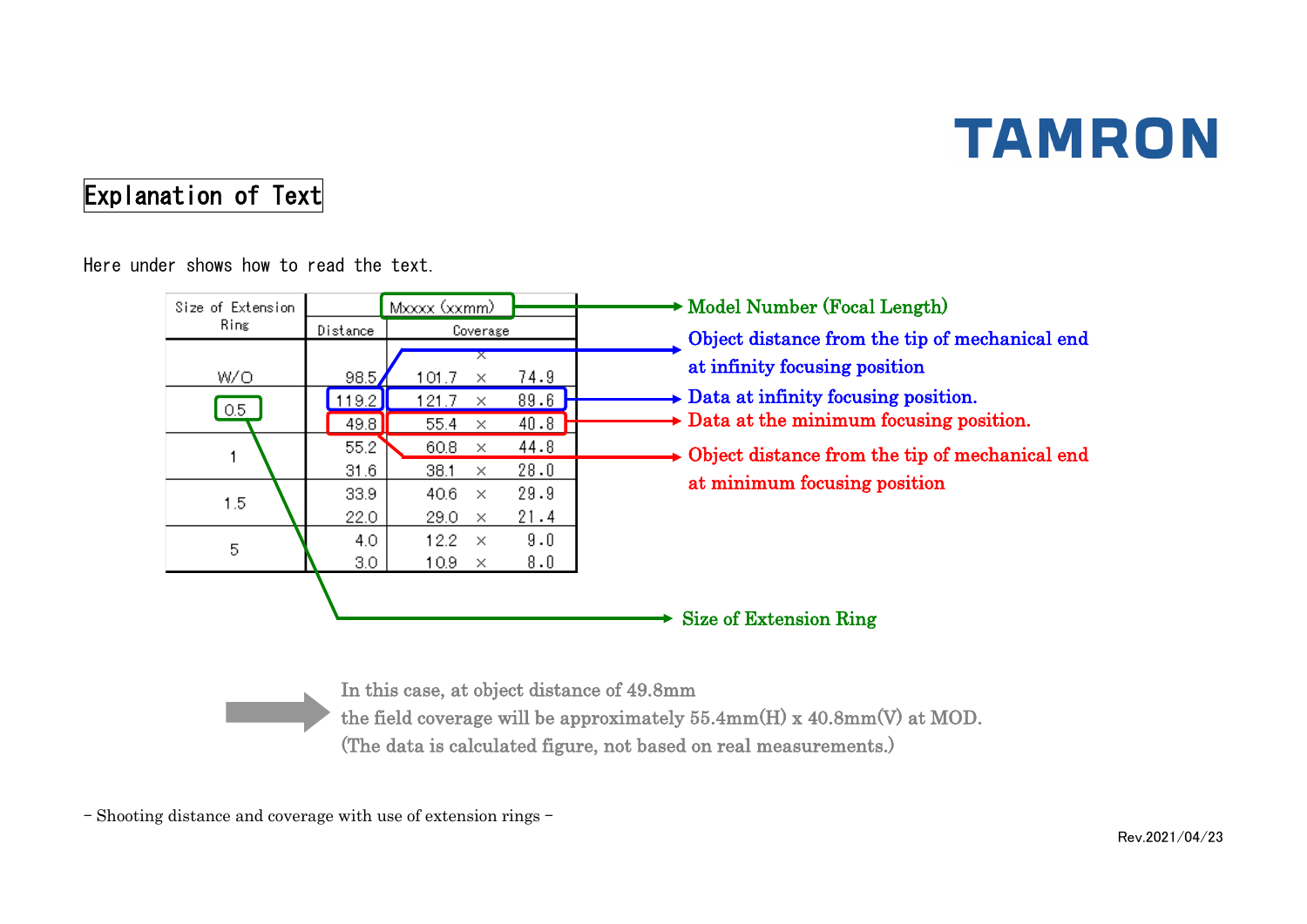#### Shooting WD and coverage with use of extension rings (Imager Size 1/1.7 7.53mm x 5.65mm)

※Design Value

| Size of<br>Extension Ring |                 | M117FM06 (EEC01)<br>$(f=6/F2.4)$                           |                 | <b>M117FM08</b> (EEC02)<br>$(f=8/F2.4)$                     |                 | M117FM12 (EEC03)<br>$(f=12/F2.4)$                          |                 | <b>PIII 6</b><br><b>M117FM16</b> (EECO4)<br>$(f=16/F2.4)$  |
|---------------------------|-----------------|------------------------------------------------------------|-----------------|-------------------------------------------------------------|-----------------|------------------------------------------------------------|-----------------|------------------------------------------------------------|
|                           | <b>WD</b>       | Coverage                                                   | WD              | Coverage                                                    | WD              | Coverage                                                   | <b>WD</b>       | Coverage                                                   |
| W/O                       | 1000.0<br>100.0 | 1287.5<br>951.4<br>$\times$<br>139.7<br>102.9<br>$\times$  | 1000.0<br>100.0 | 976.4<br>725.2<br>$\mathsf{x}$<br>78.2<br>105.6<br>$\times$ | 1000.0<br>100.0 | 623.2<br>465.4<br>$\mathsf{x}$<br>68.4<br>51.0<br>$\times$ | 1000.0<br>100.0 | 463.8<br>347.5<br>$\times$<br>46.3<br>34.7<br>$\times$     |
| 0.5                       | 68.4<br>37.2    | 90.3<br>66.5<br>$\times$<br>57.6<br>42.3<br>$\times$       | 117.5<br>49.8   | 123.0<br>91.2<br>$\times$<br>42.2<br>57.1<br>$\times$       | 296.0<br>74.1   | 143.9<br>107.4<br>$\times$<br>37.4<br>50.2<br>$\times$     | 535.2<br>96.2   | 183.5<br>245.0<br>$\times$<br>29.4<br>39.3<br>$\times$     |
|                           | 30.3<br>20.5    | 47.1<br>34.5<br>$\times$<br>36.5<br>26.7<br>$\times$       | 54.2<br>31.3    | 61.8<br>45.7<br>$\times$<br>39.3<br>29.0<br>$\times$        | 144.3<br>57.0   | 81.6<br>60.8<br>$\times$<br>39.<br>29.5<br>$\times$        | 271.4<br>84.4   | 122.6<br>91.8<br>$\times$<br>34.1<br>25.5<br>$\times$      |
| 1.5                       | 17.7<br>12.9    | 23.4<br>32.0<br>$\times$<br>26.7<br>19.5<br>$\pmb{\times}$ | 33.1<br>21.7    | 41.3<br>30.5<br>$\times$<br>22.1<br>29.9<br>$\times$        | 94.1<br>45.9    | 57.0<br>42.4<br>$\times$<br>32.9<br>24.4<br>$\times$       | 183.5<br>75.4   | 61.2<br>81.8<br>$\times$<br>22.5<br>30.1<br>$\times$       |
| 5                         |                 | $\times$<br>$\times$                                       | 3.6<br>2.6      | 12.7<br>9.3<br>$\times$<br>11.4<br>8.3<br>$\times$          | 23.5<br>17.0    | 18.5<br>13.7<br>$\times$<br>11.1<br>15.0<br>$\times$       | 60.5<br>44.9    | 18.5<br>24.7<br>$\times$<br>12.5<br>16.7<br>$\pmb{\times}$ |
| 10                        |                 | $\times$<br>$\times$                                       |                 | $\times$<br>$\times$                                        | 8.4<br>6.6      | 9.5<br>7.0<br>$\times$<br>8.5<br>6.3<br>$\times$           | 34.2<br>30.3    | 9.3<br>12.5<br>$\times$<br>7.6<br>10.2<br>$\times$         |
| 15                        |                 | $\times$<br>$\times$                                       |                 | $\times$<br>$\mathsf{x}$                                    |                 | $\times$<br>$\times$                                       | 25.4<br>23.9    | 6.2<br>8.3<br>$\times$<br>5.5<br>7.3<br>$\times$           |
| 20                        |                 | $\times$<br>$\times$                                       |                 | $\times$<br>$\times$                                        |                 | $\pmb{\times}$<br>$\boldsymbol{\mathsf{x}}$                | 20.9<br>20.3    | 6.2<br>4.6<br>$\times$<br>5.7<br>4.3<br>$\times$           |
| 25                        |                 | $\pmb{\times}$<br>$\times$                                 |                 | $\times$<br>$\pmb{\times}$                                  |                 | $\pmb{\times}$<br>$\boldsymbol{\times}$                    |                 | $\times$<br>$\pmb{\times}$                                 |
| 30                        |                 | $\times$<br>$\times$                                       |                 | $\times$<br>$\times$                                        |                 | $\pmb{\times}$<br>$\times$                                 |                 | $\times$<br>$\pmb{\times}$                                 |
| 35                        |                 | $\times$<br>$\times$                                       |                 | $\mathsf{x}$<br>$\times$                                    |                 | $\times$<br>$\boldsymbol{\mathsf{x}}$                      |                 | $\times$<br>$\times$                                       |
| 40                        |                 | $\times$<br>$\times$                                       |                 | $\times$<br>$\times$                                        |                 | $\pmb{\times}$<br>$\pmb{\times}$                           |                 | $\times$<br>$\pmb{\times}$                                 |

 $\mathsf{Unit}$  : mm

・Upper column : Data at the infinity focusing position.

(In W/O , Data at 1.0m focusing position.)

• Lower column : Data at the nearest focusing position.<br>• Taking distance : From Barrel Top to the object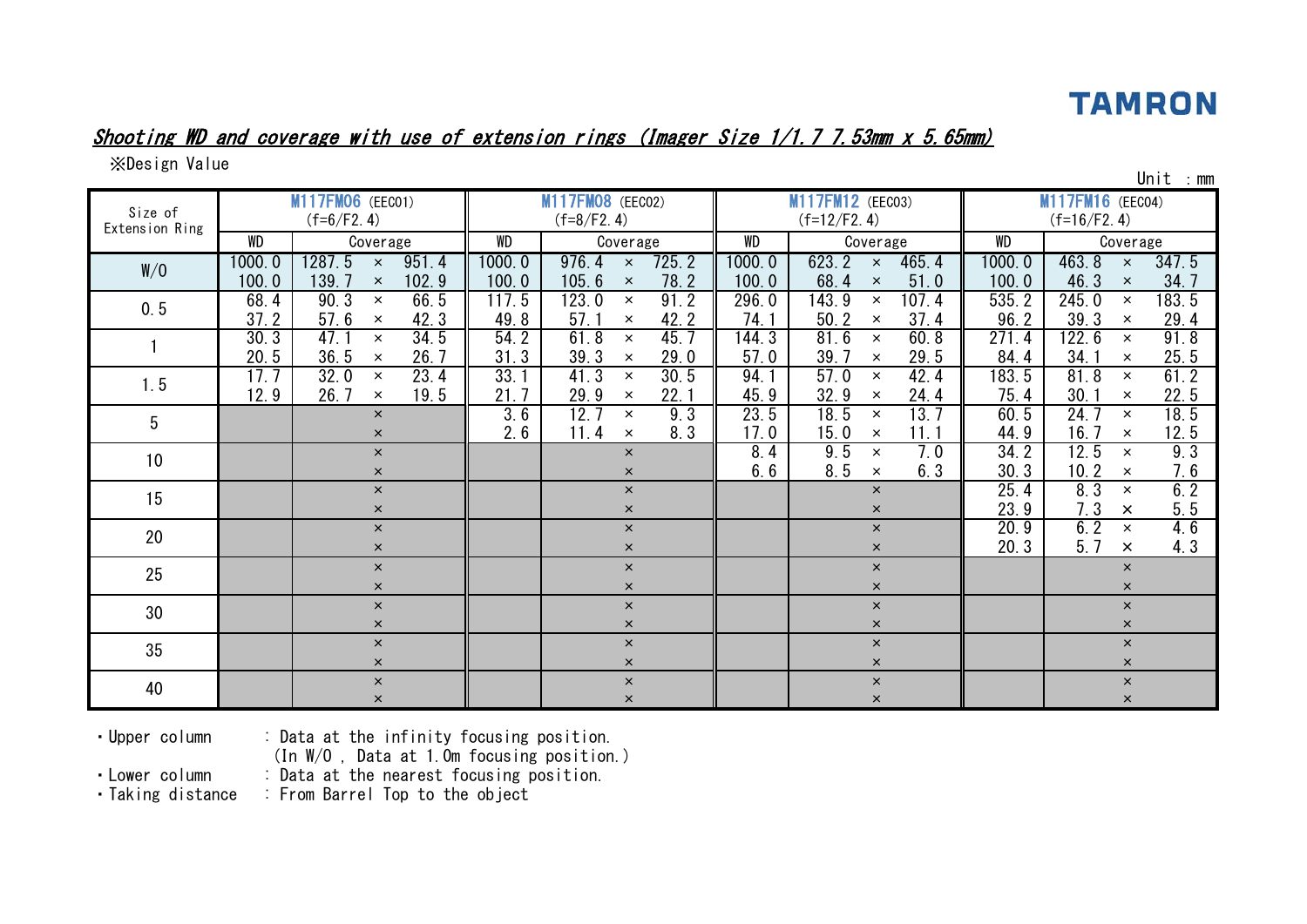# Shooting WD and coverage with use of extension rings (Imager Size 1/1.7 7.53mm x 5.65mm)

※Design Value

| Size of<br>Extension Ring |                 | M117FM25 (EEC05)<br>$(f=25/F2.4)$     |               |                | M117FM35 (EEC06)<br>$(f=35/F2.4)$ |                      |               |                 | M117FM50 (EEC07)<br>$(f=50/F2.8)$ |                      |               |
|---------------------------|-----------------|---------------------------------------|---------------|----------------|-----------------------------------|----------------------|---------------|-----------------|-----------------------------------|----------------------|---------------|
|                           | WD              | Coverage                              |               | WD             |                                   | Coverage             |               | WD              |                                   | Coverage             |               |
| W/O                       | 1000.0          | 303.8<br>$\times$                     | 227.8         | 1000.0         | 222.3                             | $\pmb{\times}$       | 166.8         | 1000.0          | 154.9                             | $\times$             | 116.3         |
|                           | 100.0           | 28.5<br>$\times$                      | 21.4          | 100.0          | 23.1                              | $\times$             | 17.3          | 200.0           | 30.9                              | $\times$             | 23.1          |
| 0.5                       | 1217.2<br>105.0 | 369.9<br>$\times$<br>26.7<br>$\times$ | 277.3<br>20.0 | 2300.0<br>95.5 | 510.0<br>22.1                     | $\times$<br>$\times$ | 382.7<br>16.6 | 4700.0<br>191.9 | 728.6<br>29.6                     | $\times$<br>$\times$ | 546.9<br>22.2 |
|                           | 610.7           | 184.4<br>$\times$                     | 138.3         | 1142.0         | 253.8                             | $\times$             | 190.4         | 2340.0          | 362.7                             | $\times$             | 272.3         |
|                           | 99.             | 25.<br>$\times$                       | 18.8          | 91.4           | 21.2                              | ×                    | 15.9          | 184.5           | 28.5                              | $\times$             | 21.3          |
|                           | 410.1           | 123.1<br>$\times$                     | 92.3          | 759.5          | 169.1                             | $\times$             | 126.9         | 1560.0          | 241.8                             | $\times$             | 181.5         |
| 1.5                       | 93.9            | 23.7<br>$\times$                      | 17.7          | 87.6           | 20.4                              | $\times$             | 15.3          | 177.6           | 27.4                              | $\times$             | 20.5          |
| 5                         | 129.0           | 37.1<br>$\times$                      | 27.8          | 225.0          | 50.8                              | $\times$             | 38.1          | 468.5           | 72.5                              | $\times$             | 54.4          |
|                           | 69.2            | 17.0<br>$\times$                      | 12.7          | 67.7           | 15.9                              | $\times$             | 11.9          | 141.0           | 21.7                              | $\pmb{\times}$       | 16.3          |
| 10                        | 68.9            | 18.7<br>$\times$                      | 14.0          | 110.7          | 25.5                              | $\times$             | 19.1          | 235.2           | 36.3                              | $\times$             | 27.3          |
|                           | 51.3            | 12.1<br>$\times$                      | 9.1           | 50.7           | 12.2                              | $\pmb{\times}$       | 9.1           | 109.1           | 16.7                              | $\times$             | 12.6          |
| 15                        | 48.7            | $\overline{12}$ . 5<br>$\times$       | 9.3           | 72.6           | 17.0                              | $\times$             | 12.8          | 157.5           | 24.3                              | $\times$             | 18.2          |
|                           | 41.3            | 9.4<br>×                              | 7.0           | 40.3           | 9.8                               | $\times$             | 7.4           | 89.1            | 13.6                              | $\pmb{\times}$       | 10.2          |
| 20                        | 38.5            | 9.3<br>$\times$                       | 7.0           | 53.5           | 12.8                              | $\times$             | 9.6           | 118.7           | 18.2                              | $\times$             | 13.7          |
|                           | 35.             | 7. 7<br>$\times$                      | 5.7           | 33.2           | 8.3                               | $\pmb{\times}$       | 6.2           | 75.3            | 11.5                              | $\times$             | 8.6           |
| 25                        | 32.4            | 7.5<br>$\times$                       | 5.6           | 42.1           | 10.2                              | $\times$             | 7.7           | 95.3            | 14.6                              | $\times$             | 10.9          |
|                           | 30.6            | 6.5<br>$\times$                       | 4.8           | 28.0           | 7.1                               | $\times$             | 5.3           | 65.1            | 9.9                               | $\times$             | 7.4           |
| 30                        | 28.3            | 6.2<br>$\times$                       | 4.6           | 34.4           | 8.5                               | $\times$             | 6.4           | 79.7            | 12.2                              | $\times$             | 9.1           |
|                           | 27.4            | 5.6<br>$\times$                       | 4.2           | 24.1           | 6.2                               | $\pmb{\times}$       | 4.7           | 57.5            | 8.7                               | $\times$             | 6.5           |
| 35                        |                 | $\times$                              |               | 28.9           | 7.3                               | $\times$             | 5.5           | 68.6            | 10.4                              | $\times$             | 7.8           |
|                           |                 | $\pmb{\times}$                        |               | 21.0           | 5.6                               | $\times$             | 4.2           | 51.5            | 7.8                               | $\pmb{\times}$       | 5.8           |
| 40                        |                 | $\pmb{\times}$                        |               | 24.8           | 6.4                               | $\times$             | 4.8           | 60.2            | 9.1                               | $\times$             | 6.8           |
|                           |                 | $\times$                              |               | 18.5           | 5.0                               | $\times$             | 3.8           | 46.8            | 7.0                               | $\times$             | 5.3           |

Unit :mm

・Upper column : Data at the infinity focusing position.

(In W/O , Data at 1.0m focusing position.)

• Lower column : Data at the nearest focusing position.<br>• Taking distance : From Barrel Top to the object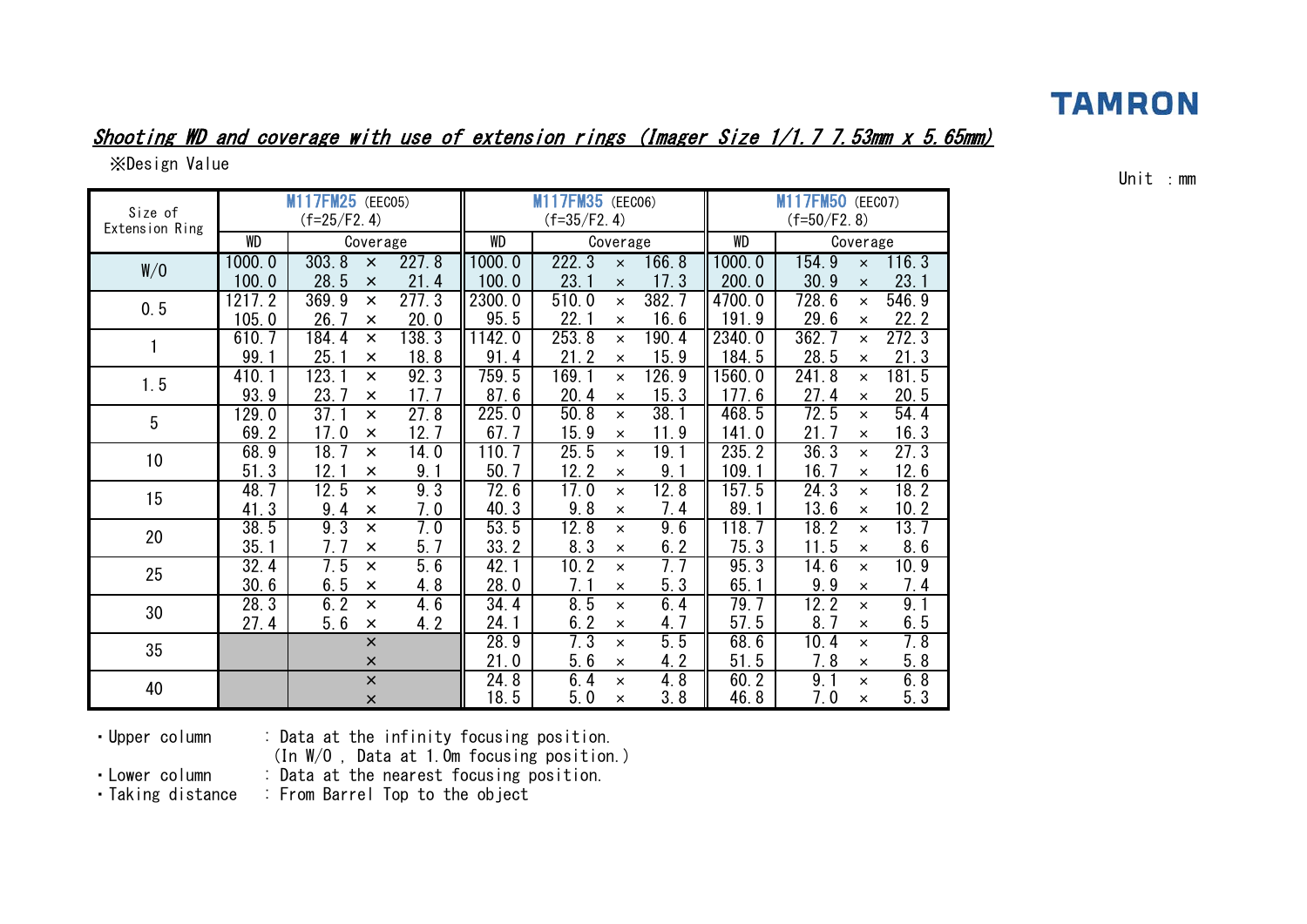#### Shooting WD and coverage with use of extension rings (Imager Size 1/1.8 7.11mm x 5.33mm)

※Design Value

| Size of<br>Extension Ring |                 | M117FM06 (EEC01)<br>$(f=6/F2.4)$                         |                 | <b>M117FM08</b> (EEC02)<br>$(f=8/F2.4)$                     |                 | M117FM12 (EEC03)<br>$(f=12/F2.4)$                                |                 | ᇭ<br>M117FM16 (EEC04)<br>$(f=16/F2.4)$                 |
|---------------------------|-----------------|----------------------------------------------------------|-----------------|-------------------------------------------------------------|-----------------|------------------------------------------------------------------|-----------------|--------------------------------------------------------|
|                           | <b>WD</b>       | Coverage                                                 | WD              | Coverage                                                    | WD              | Coverage                                                         | WD              | Coverage                                               |
| W/O                       | 1000.0<br>100.0 | 895.0<br>1212.0<br>$\times$<br>96.8<br>131.4<br>$\times$ | 1000.0<br>100.0 | 920.3<br>683.7<br>$\mathsf{x}$<br>73.7<br>99.4<br>$\times$  | 1000.0<br>100.0 | 438.7<br>587.8<br>$\mathsf{x}$<br>64.5<br>48.0<br>$\pmb{\times}$ | 1000.0<br>100.0 | 437.8<br>327.7<br>$\times$<br>43.7<br>32.7<br>$\times$ |
| 0.5                       | 68.4<br>37.2    | 91.8<br>67.6<br>$\times$<br>54.3<br>39.9<br>$\times$     | 117.5<br>49.8   | 115.9<br>86.0<br>$\pmb{\times}$<br>39.8<br>53.8<br>$\times$ | 296.0<br>74.1   | 135.<br>101.2<br>$\times$<br>35.2<br>47.3<br>$\times$            | 535.2<br>96.2   | 231.2<br>173.0<br>$\times$<br>37.1<br>27.7<br>$\times$ |
|                           | 30.3<br>20.5    | 33.8<br>46.0<br>$\times$<br>34.3<br>25.1<br>$\times$     | 54.2<br>31.3    | 58.2<br>43.1<br>$\times$<br>27.3<br>36.9<br>$\times$        | 144.3<br>57.0   | 76.9<br>57.3<br>$\times$<br>37.4<br>27.8<br>$\times$             | 271.4<br>84.4   | 86.6<br>115.7<br>$\times$<br>32.2<br>24.1<br>$\times$  |
| 1.5                       | 17.7<br>12.9    | 22.6<br>30.9<br>$\times$<br>25.1<br>18.4<br>$\times$     | 33.1<br>21.7    | 28.8<br>38.9<br>$\times$<br>20.8<br>28.1<br>$\times$        | 94.1<br>45.9    | 53.7<br>40.0<br>$\times$<br>31.0<br>23.0<br>$\times$             | 183.5<br>75.4   | 57.7<br>77.2<br>$\times$<br>21.3<br>28.4<br>$\times$   |
| $5\phantom{.0}$           |                 | $\times$<br>$\times$                                     | 3.6<br>2.6      | 11.9<br>8.8<br>$\times$<br>10.7<br>7.9<br>$\times$          | 23.5<br>17.0    | 17.4<br>12.9<br>$\times$<br>10.4<br>14.1<br>$\times$             | 60.5<br>44.9    | 23.3<br>17.4<br>$\times$<br>11.7<br>15.7<br>$\times$   |
| 10 <sup>°</sup>           |                 | $\mathsf{x}$<br>$\times$                                 |                 | $\mathsf{x}$<br>$\times$                                    | 8.4<br>6.6      | 8.9<br>6.6<br>$\times$<br>5.9<br>8.0<br>$\times$                 | 34.2<br>30.3    | 8.8<br>11.7<br>$\times$<br>7.2<br>9.6<br>$\times$      |
| 15                        |                 | $\times$<br>$\times$                                     |                 | $\times$<br>$\times$                                        |                 | $\times$<br>$\times$                                             | 25.4<br>23.9    | 5.8<br>7.8<br>$\pmb{\times}$<br>5.2<br>6.9<br>$\times$ |
| 20                        |                 | $\times$<br>$\times$                                     |                 | $\mathsf{x}$<br>$\times$                                    |                 | $\pmb{\times}$<br>$\boldsymbol{\mathsf{x}}$                      | 20.9<br>20.3    | 5.9<br>4.4<br>$\times$<br>5.4<br>4.0<br>$\times$       |
| 25                        |                 | $\times$<br>$\times$                                     |                 | $\mathsf{x}$<br>$\mathsf{x}$                                |                 | $\pmb{\times}$<br>$\boldsymbol{\mathsf{x}}$                      |                 | $\times$<br>$\times$                                   |
| 30                        |                 | $\times$<br>$\times$                                     |                 | $\mathsf{x}$<br>$\times$                                    |                 | $\boldsymbol{\times}$<br>$\times$                                |                 | $\pmb{\times}$<br>$\pmb{\times}$                       |
| 35                        |                 | $\times$<br>$\times$                                     |                 | $\mathsf{x}$<br>$\times$                                    |                 | $\pmb{\times}$<br>$\pmb{\times}$                                 |                 | $\times$<br>$\times$                                   |
| 40                        |                 | $\times$<br>$\times$                                     |                 | $\times$<br>$\pmb{\times}$                                  |                 | $\boldsymbol{\times}$<br>$\pmb{\times}$                          |                 | $\times$<br>$\pmb{\times}$                             |

・Upper column : Data at the infinity focusing position.

(In W/O , Data at 1.0m focusing position.)

• Lower column : Data at the nearest focusing position.<br>• Taking distance : From Barrel Top to the object

: From Barrel Top to the object

Unit :mm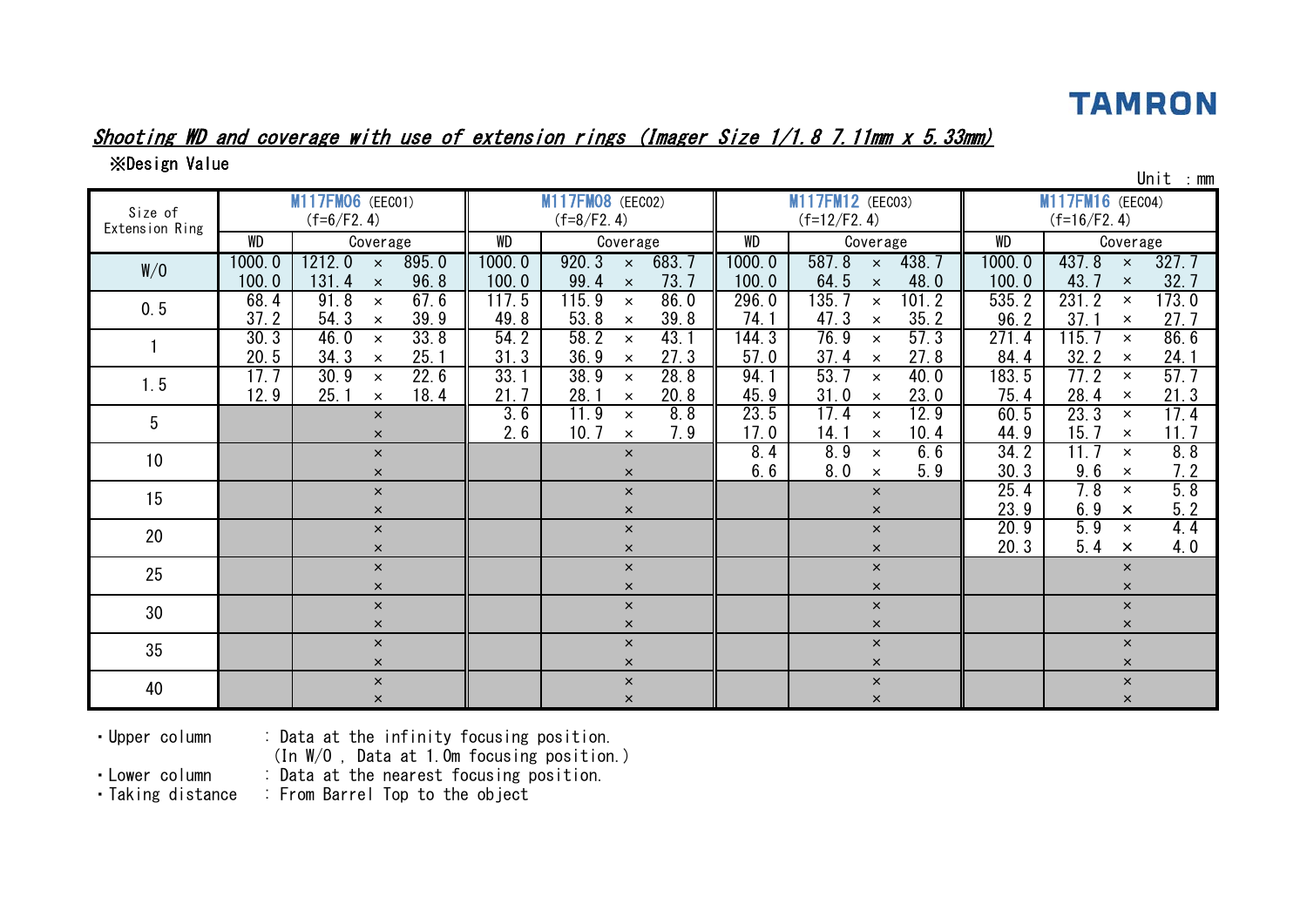#### Shooting WD and coverage with use of extension rings (Imager Size 1/1.8 7.11mm x 5.33mm) ※Design Value

WD | Coverage || WD | Coverage || WD 1000.0 286.8 × 214.9 1000.0 209.9 × 157.4 1000.0 146.3 × 109.7 100.0 | 26.9  $\times$  20.2 || 100.0 | 21.8  $\times$  16.3 || 200.0 | 29.1  $\times$  21.8 1217.2 349.2 × 261.6 2300.0 481.5 × 361.1 4700.0 688.0 × 516.0  $105.0$  | 25.2  $\times$  18.9 || 95.5 | 20.9  $\times$  15.6 || 191.9 | 28.0  $\times$  20.9 610.7 | 174.1 × 130.4 ||1142.0 | 239.6 × 179.6 ||2340.0 | 342.5 × 256.8 99.1 23.7 × 17.7 91.4 20.0 × 15.0 184.5 26.9 × 20.1 410.1 116.2 × 87.0 759.5 159.7 × 119.7 1560.0 228.3 × 171.2 93.9 | 22.4 × 16.7 || 87.6 | 19.2 × 14.4 || 177.6 | 25.9 × 19.4 129.0 | 35.0  $\times$  26.2 || 225.0 | 48.0  $\times$  36.0 || 468.5 | 68.5  $\times$  51.3 69.2 | 16.0 × 12.0 || 67.7 | 15.1 × 11.3 || 141.0 | 20.5 × 15.3 68.9 | 17.6  $\times$  13.2 || 110.7 | 24.1  $\times$  18.0 || 235.2 | 34.3  $\times$  25.7  $51.3$  | 11.4  $\times$  8.5 || 50.7 | 11.5  $\times$  8.6 || 109.1 | 15.8  $\times$  11.8 48.7 | 11.8 × 8.8 || 72.6 | 16.1 × 12.0 || 157.5 | 22.9 × 17.2  $41.3$  |  $8.9$   $\times$   $6.6$  ||  $40.3$  |  $9.3$   $\times$  7.0 ||  $89.1$  |  $12.9$   $\times$   $9.6$ 38.5 | 8.8 × 6.6 || 53.5 | 12.1 × 9.0 || 118.7 | 17.2 × 12.9 35.1 7.3 × 5.4 33.2 7.8 × 5.8 75.3 10.8 × 8.1 32.4 | 7.0 × 5.3 || 42.1 | 9.7 × 7.2 || 95.3 | 13.8 × 10.3  $30.6$  |  $6.1$   $\times$   $4.6$  || 28.0 |  $6.7$   $\times$   $5.0$  ||  $65.1$  |  $9.4$   $\times$  7.0 28.3 | 5.9 × 4.4 || 34.4 | 8.1 × 6.0 || 79.7 | 11.5 × 8.6 27.4 | 5.3 × 4.0 || 24.1 | 5.9 × 4.4 || 57.5 | 8.2 × 6.2  $\times$  || 28.9 || 6.9  $\times$  5.2 || 68.6 || 9.8  $\times$  7.4  $\times$  || 21.0 || 5.2  $\times$  3.9 || 51.5 || 7.4  $\times$  5.5  $\times$  || 24.8 || 6.0  $\times$  4.5 || 60.2 || 8.6  $\times$  6.5  $\times$  18.5 4.7  $\times$  3.5 46.8 6.7  $\times$  5.0  $(f=35/F2.4)$   $(f=50/F2.8)$ M117FM35 (EEC06) M117FM50 (EEC07) 1.5 5 10 15 W/O 0.5 1 Size of Extension Ring Coverage **ND** Coverage M117FM25 (EEC05)  $(f=25/F2.4)$ 20 25 30 35 40

Unit :mm

・Upper column : Data at the infinity focusing position.

(In W/O , Data at 1.0m focusing position.)

・Lower column : Data at the nearest focusing position.

・Taking distance : From Barrel Top to the object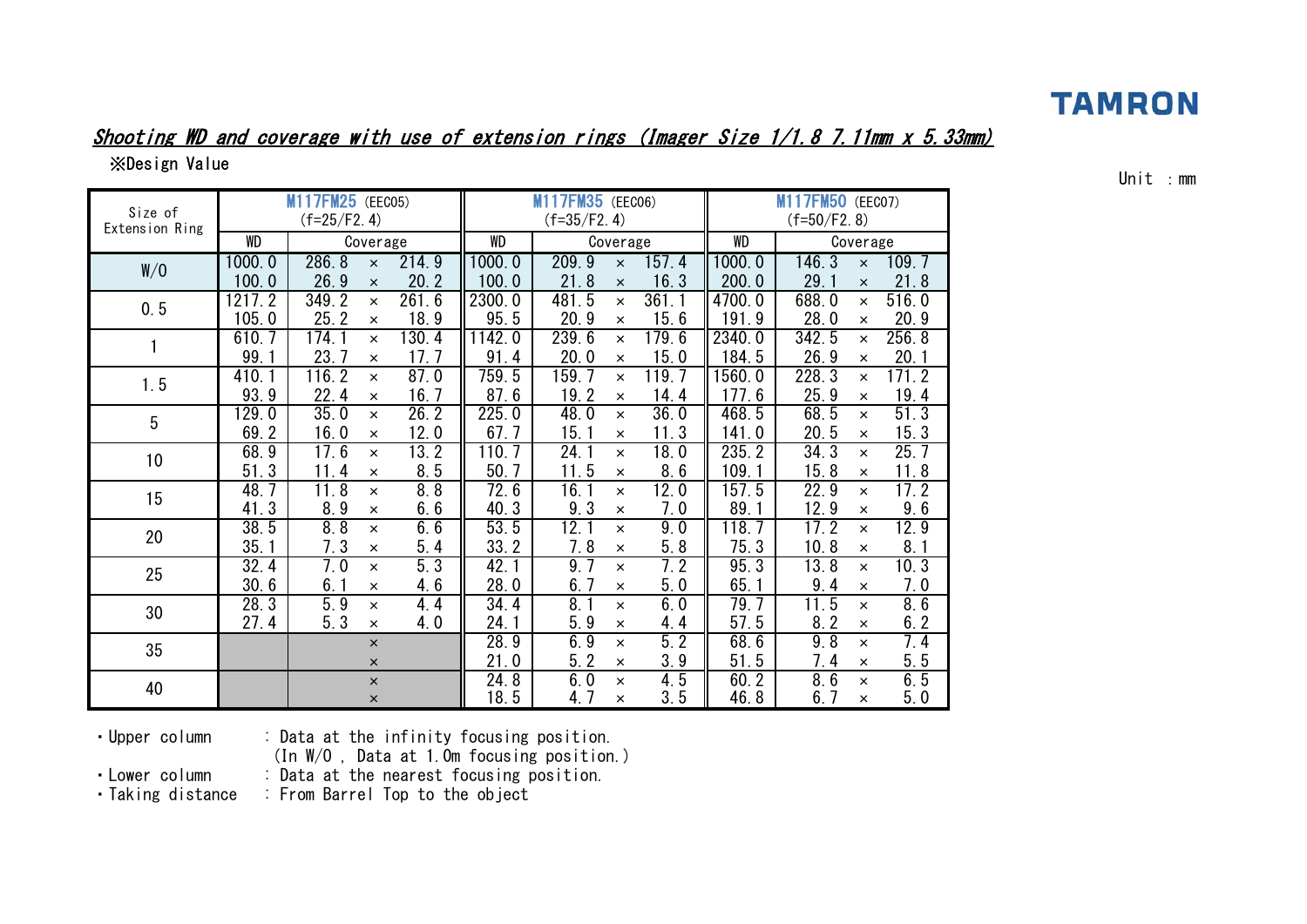Unit :mm

#### Shooting WD and coverage with use of extension rings (Imager Size 1/2 6.4mm x 4.8mm)

※Design Value

| Size of<br>Extension Ring |                 | M117FM06 (EEC01)<br>$(f=6/F2.4)$                               |                 | M117FM08 (EEC02)<br>$(f=8/F2.4)$                      |                 | M117FM12 (EEC03)<br>$(f=12/F2.4)$                      |                 | ᇭ<br>M117FM16 (EEC04)<br>$(f=16/F2.4)$                 |
|---------------------------|-----------------|----------------------------------------------------------------|-----------------|-------------------------------------------------------|-----------------|--------------------------------------------------------|-----------------|--------------------------------------------------------|
|                           | WD              | Coverage                                                       | WD              | Coverage                                              | WD              | Coverage                                               | WD              | Coverage                                               |
| W/O                       | 1000.0<br>100.0 | 1084.7<br>802.3<br>$\pmb{\times}$<br>86.7<br>117.5<br>$\times$ | 1000.0<br>100.0 | 825.1<br>613.6<br>$\times$<br>66.<br>89.0<br>$\times$ | 1000.0<br>100.0 | 528.1<br>394.6<br>$\times$<br>43.2<br>57.9<br>$\times$ | 1000.0<br>100.0 | 393.9<br>295.0<br>$\times$<br>39.3<br>29.4<br>$\times$ |
| 0.5                       | 68.4<br>37.2    | 82.0<br>60.6<br>$\times$<br>35.8<br>48.5<br>$\times$           | 117.5<br>49.8   | 103.8<br>77.1<br>$\times$<br>35.7<br>48.<br>$\times$  | 296.0<br>74.1   | 121.9<br>91.0<br>$\times$<br>31.7<br>42.5<br>$\times$  | 535.2<br>96.2   | 155.8<br>208.0<br>$\times$<br>33.3<br>25.0<br>$\times$ |
|                           | 30.3<br>20.5    | 41.1<br>30.3<br>$\times$<br>22.5<br>30.6<br>$\times$           | 54.2<br>31.3    | 52.1<br>38.6<br>$\times$<br>33.0<br>24.5<br>$\times$  | 144.3<br>57.0   | 69.1<br>51.5<br>$\times$<br>33.6<br>25.0<br>$\times$   | 271.4<br>84.4   | 77.9<br>104.1<br>$\times$<br>28.9<br>21.6<br>$\times$  |
| 1.5                       | 17.7<br>12.9    | 20.2<br>27.5<br>$\times$<br>16.4<br>22.4<br>$\times$           | 33.1<br>21.7    | 25.8<br>34.8<br>$\times$<br>25.2<br>18.6<br>$\times$  | 94.1<br>45.9    | 35.9<br>48.2<br>$\times$<br>27.8<br>20.7<br>$\times$   | 183.5<br>75.4   | 69.4<br>52.0<br>$\times$<br>25.6<br>19.1<br>$\times$   |
| 5                         |                 | $\times$<br>$\times$                                           | 3.6<br>2.6      | 10.6<br>7.8<br>$\times$<br>9.5<br>7.0<br>$\times$     | 23.5<br>17.0    | 15.6<br>11.6<br>$\times$<br>12.6<br>9.4<br>$\times$    | 60.5<br>44.9    | 15.7<br>21.0<br>$\times$<br>10.6<br>14.1<br>$\times$   |
| 10 <sup>°</sup>           |                 | $\times$<br>$\pmb{\times}$                                     |                 | $\times$<br>$\times$                                  | 8.4<br>6.6      | 5.9<br>8.0<br>$\times$<br>7.1<br>5.3<br>$\times$       | 34.2<br>30.3    | 7.9<br>10.5<br>$\times$<br>6.4<br>8.6<br>$\times$      |
| 15                        |                 | $\pmb{\times}$<br>$\times$                                     |                 | $\times$<br>$\times$                                  |                 | $\times$<br>$\times$                                   | 25.4<br>23.9    | 5.3<br>7.0<br>$\times$<br>6.2<br>4.6<br>$\times$       |
| 20                        |                 | $\pmb{\times}$<br>$\times$                                     |                 | $\times$<br>$\times$                                  |                 | $\times$<br>$\times$                                   | 20.9<br>20.3    | 5.3<br>3.9<br>$\times$<br>3.6<br>4.9<br>$\times$       |
| 25                        |                 | $\times$<br>$\times$                                           |                 | $\times$<br>$\times$                                  |                 | $\pmb{\times}$<br>$\times$                             |                 | $\times$<br>$\times$                                   |
| 30                        |                 | $\pmb{\times}$<br>$\times$                                     |                 | $\times$<br>$\times$                                  |                 | $\pmb{\times}$<br>$\pmb{\times}$                       |                 | $\pmb{\times}$<br>$\times$                             |
| 35                        |                 | $\times$<br>$\times$                                           |                 | $\times$<br>$\times$                                  |                 | $\pmb{\times}$<br>$\times$                             |                 | $\times$<br>$\times$                                   |
| 40                        |                 | $\times$<br>$\times$                                           |                 | $\times$<br>$\times$                                  |                 | $\pmb{\times}$<br>$\times$                             |                 | $\times$<br>$\times$                                   |

・Upper column : Data at the infinity focusing position.

(In W/O , Data at 1.0m focusing position.)

• Lower column : Data at the nearest focusing position.<br>• Taking distance : From Barrel Top to the object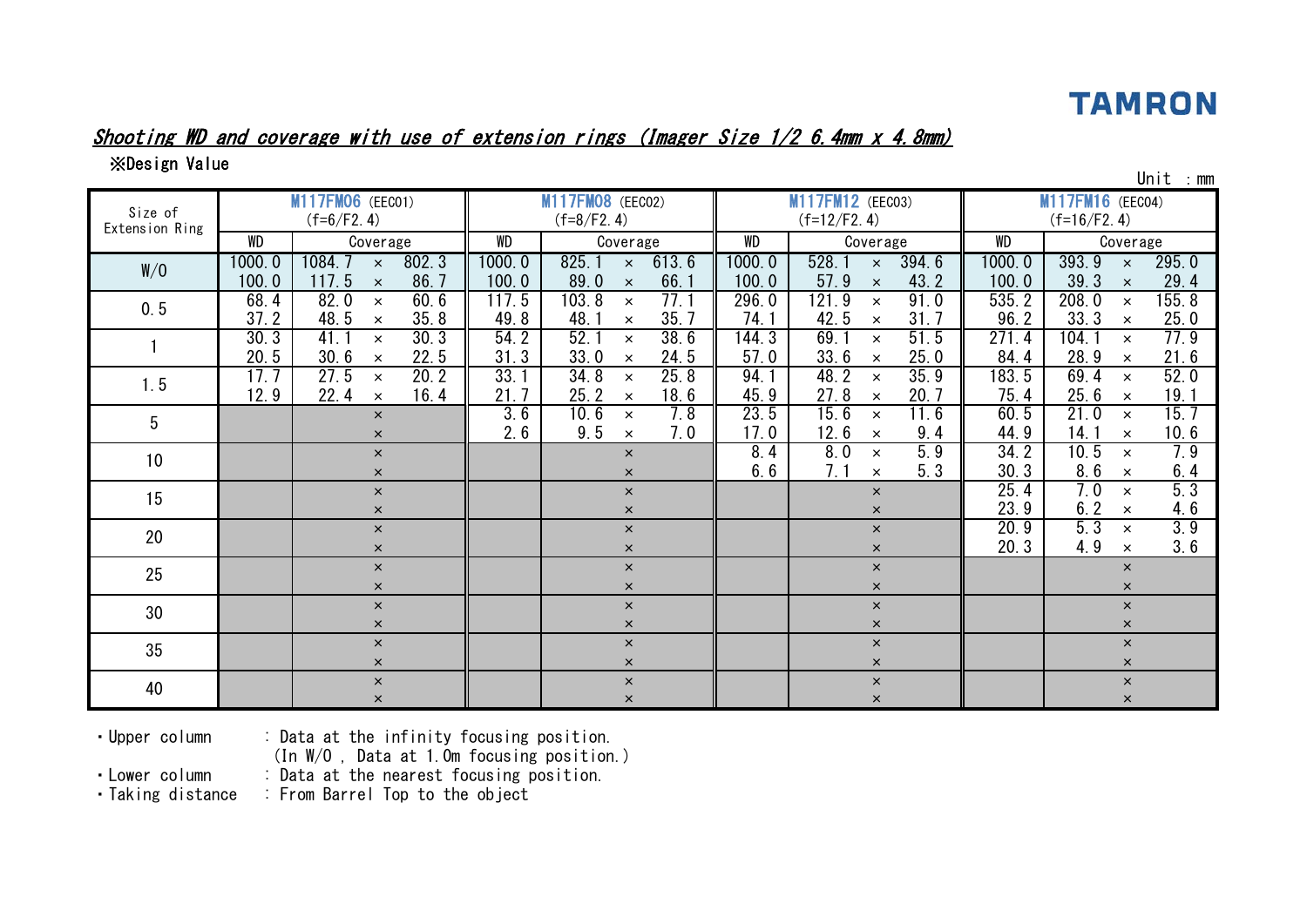#### Shooting WD and coverage with use of extension rings (Imager Size 1/2 6.4mm x 4.8mm) ※Design Value

WD | Coverage || WD | Coverage || WD | Coverage 1011.7 258.1 × 193.5 1000.0 189.0 × 141.7 1000.0 131.7 × 98.8 111.7 24.2 × 18.1 100.0 19.6 × 14.7 200.0 26.2 × 19.7 1217.2 | 314.2 × 235.5 ||2300.0 | 433.5 × 325.2 ||4700.0 | 619.4 × 464.7 105.0 | 22.7 × 17.0 || 95.5 | 18.8 × 14.1 || 191.9 | 25.2 × 18.9 610.7 156.7 × 117.4 1142.0 215.7 × 161.8 2340.0 308.3 × 231.3 99.1 | 21.3 × 16.0 || 91.4 | 18.0 × 13.5 || 184.5 | 24.2 × 18.1 410.1 104.5 × 78.3 759.5 143.7 × 107.8 1560.0 205.5 × 154.2 93.9 20.1 × 15.1 87.6 17.3 × 13.0 177.6 23.3 × 17.4 129.0 | 31.5  $\times$  23.6 || 225.0 | 43.2  $\times$  32.4 || 468.5 | 61.6  $\times$  46.2 69.2 | 14.4  $\times$  10.8 || 67.7 | 13.5  $\times$  10.1 || 141.0 | 18.4  $\times$  13.8 68.9 | 15.8  $\times$  11.8 || 110.7 | 21.7  $\times$  16.2 || 235.2 | 30.9  $\times$  23.1 51.3 | 10.3 × 7.7 || 50.7 | 10.3 × 7.7 || 109.1 | 14.2 × 10.7 48.7 10.6 × 7.9 72.6 14.5 × 10.8 157.5 20.6 × 15.5  $41.3$  | 8.0  $\times$  6.0 || 40.3 || 8.4  $\times$  6.3 || 89.1 || 11.6  $\times$  8.7 38.5 | 7.9 × 5.9 || 53.5 | 10.9 × 8.1 || 118.7 | 15.5 × 11.6 35.1 | 6.5 × 4.9 || 33.2 | 7.0 × 5.3 || 75.3 | 9.8 × 7.3  $32.4$  | 6.3  $\times$  4.7 || 42.1 | 8.7  $\times$  6.5 || 95.3 | 12.4  $\times$  9.3  $30.6$  |  $5.5$   $\times$   $4.1$  ||  $28.0$  |  $6.0$   $\times$   $4.5$  ||  $65.1$  |  $8.4$   $\times$   $6.3$ 28.3 | 5.3 × 3.9 || 34.4 | 7.3 × 5.4 || 79.7 | 10.3 × 7.7 27.4 | 4.8  $\times$  3.6 || 24.1 | 5.3  $\times$  4.0 || 57.5 | 7.4  $\times$  5.6  $\times$  || 28.9 | 6.2  $\times$  4.7 || 68.6 | 8.9  $\times$  6.6  $\times$  || 21.0 || 4.7  $\times$  3.5 || 51.5 || 6.6  $\times$  5.0  $\times$  || 24.8 || 5.4  $\times$  4.1 || 60.2 || 7.8  $\times$  5.8  $\times$  18.5 4.3  $\times$  3.2 46.8 6.0  $\times$  4.5  $(f=35/F2.4)$   $(f=50/F2.8)$ M117FM35 (FFC06) **M117FM50** (FFC07) 1.5 5 10 15 W/O 0.5 1 Size of Extension Ring M117FM25 (EEC05)  $(f=25/F2.4)$ 20 25 30 35 40

Unit :mm

・Upper column : Data at the infinity focusing position.

(In W/O , Data at 1.0m focusing position.)

・Lower column : Data at the nearest focusing position.

・Taking distance : From Barrel Top to the object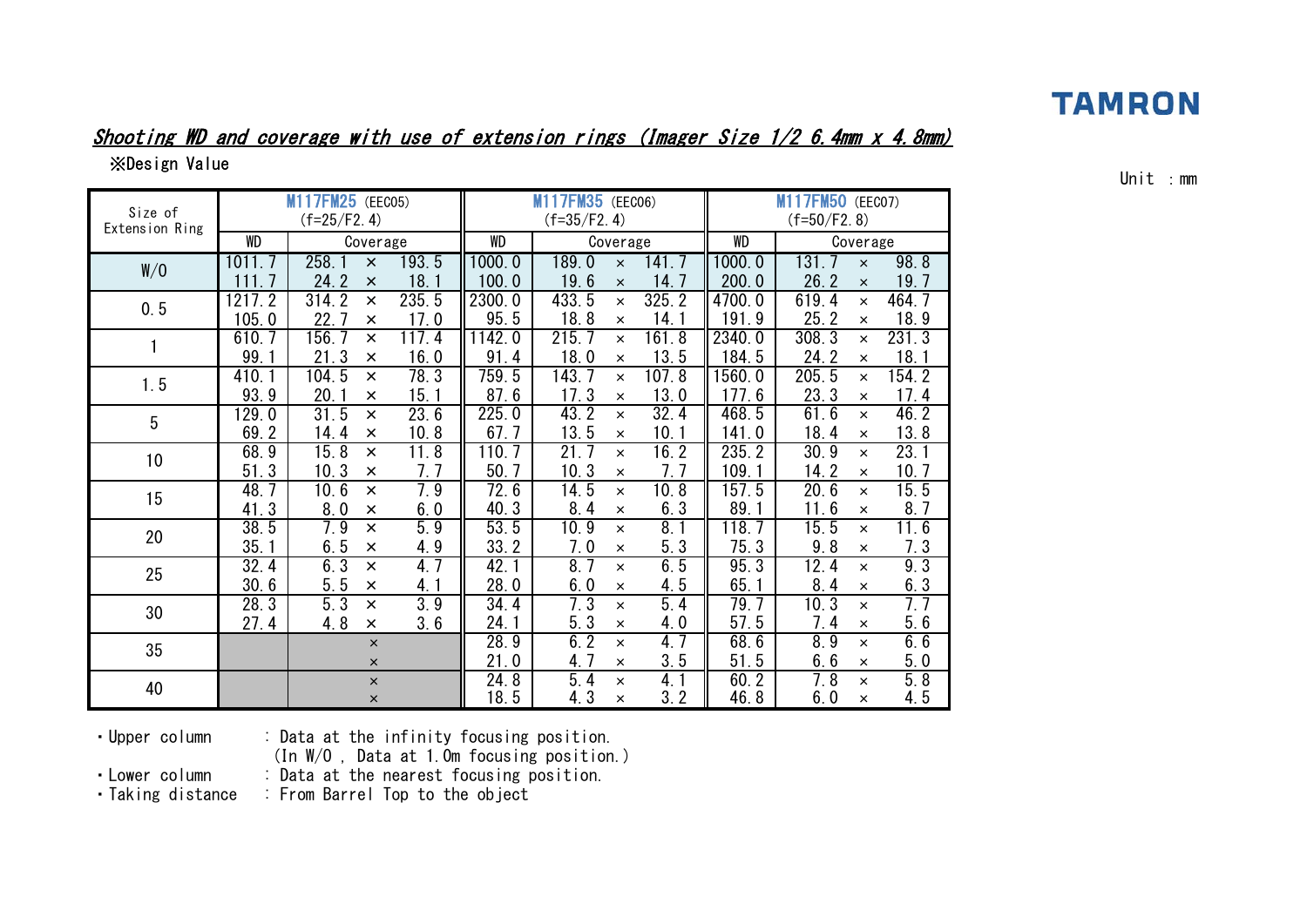## Shooting WD and coverage with use of extension rings (Imager Size 1/2.5 5.76mm x 4.32mm)

※Design Value

| Size of<br>Extension Ring |                 | M117FM06 (EEC01)<br>$(f=6/F2.4)$                            |                 | M117FM08 (EEC02)<br>$(f=8/F2.4)$                           |                 | M117FM12 (EEC03)<br>$(f=12/F2.4)$                          |                 | M117FM16 (EEC04)<br>$(f=16/F2.4)$                      |
|---------------------------|-----------------|-------------------------------------------------------------|-----------------|------------------------------------------------------------|-----------------|------------------------------------------------------------|-----------------|--------------------------------------------------------|
|                           | <b>WD</b>       | Coverage                                                    | <b>WD</b>       | Coverage                                                   | WD              | Coverage                                                   | <b>WD</b>       | Coverage                                               |
| W/O                       | 1000.0<br>100.0 | 970.9<br>719.2<br>$\mathsf{x}$<br>105.0<br>77.7<br>$\times$ | 1000.0<br>100.0 | 740.0<br>551.0<br>$\mathsf{x}$<br>59.4<br>79.8<br>$\times$ | 1000.0<br>100.0 | 354.8<br>474.6<br>$\mathsf{x}$<br>38.8<br>52.0<br>$\times$ | 1000.0<br>100.0 | 354.3<br>265.4<br>$\times$<br>35.4<br>26.5<br>$\times$ |
| 0.5                       | 68.4<br>37.2    | 73.3<br>54.3<br>$\times$<br>43.3<br>32.0<br>$\times$        | 117.5<br>49.8   | 93.1<br>69.2<br>$\times$<br>32.0<br>43.7<br>$\times$       | 296.0<br>74.1   | 109.5<br>81.8<br>$\times$<br>28.5<br>38.1<br>$\times$      | 535.2<br>96.2   | 187.1<br>140.1<br>$\times$<br>22.4<br>30.0<br>$\times$ |
|                           | 30.3<br>20.5    | 36.7<br>27.1<br>$\times$<br>27.3<br>20.1<br>$\times$        | 54.2<br>31.3    | 46.6<br>34.7<br>$\times$<br>29.6<br>22.0<br>$\times$       | 144.3<br>57.0   | 62.0<br>46.3<br>$\times$<br>30.1<br>22.5<br>$\times$       | 271.4<br>84.4   | 70.1<br>93.6<br>$\times$<br>19.5<br>26.0<br>$\times$   |
| 1.5                       | 17.7<br>12.9    | 18.1<br>24.6<br>$\times$<br>20.0<br>14.7<br>$\times$        | 33.1<br>21.7    | 23.1<br>31.2<br>$\times$<br>22.5<br>16.7<br>$\times$       | 94.1<br>45.9    | 43.3<br>32.3<br>$\times$<br>24.9<br>18.6<br>$\times$       | 183.5<br>75.4   | 62.4<br>46.7<br>$\times$<br>17.2<br>23.0<br>$\times$   |
| 5                         |                 | $\times$<br>$\times$                                        | 3.6<br>2.6      | 9.5<br>7.0<br>$\times$<br>8.5<br>6.3<br>$\times$           | 23.5<br>17.0    | 14.0<br>10.4<br>$\times$<br>8.4<br>11.3<br>$\times$        | 60.5<br>44.9    | 18.8<br>14.1<br>$\times$<br>9.5<br>12.7<br>$\times$    |
| 10                        |                 | $\times$<br>$\times$                                        |                 | $\times$<br>$\times$                                       | 8.4<br>6.6      | 5.3<br>7.1<br>$\times$<br>6.4<br>4.7<br>$\times$           | 34.2<br>30.3    | 7.1<br>9.5<br>$\times$<br>5.8<br>7.8<br>$\times$       |
| 15                        |                 | $\times$<br>$\times$                                        |                 | $\times$<br>$\times$                                       |                 | $\times$<br>$\times$                                       | 25.4<br>23.9    | 6.3<br>4.7<br>$\times$<br>4.2<br>5.6<br>$\times$       |
| 20                        |                 | $\times$<br>$\times$                                        |                 | $\pmb{\times}$<br>$\times$                                 |                 | $\pmb{\times}$<br>$\pmb{\times}$                           | 20.9<br>20.3    | 3.5<br>4.7<br>$\times$<br>3.3<br>4.4<br>$\times$       |
| 25                        |                 | $\times$<br>$\times$                                        |                 | $\times$<br>$\mathsf{x}$                                   |                 | $\pmb{\times}$<br>$\times$                                 |                 | $\times$<br>$\times$                                   |
| 30                        |                 | $\times$<br>$\pmb{\times}$                                  |                 | $\times$<br>$\times$                                       |                 | $\pmb{\times}$<br>$\pmb{\times}$                           |                 | $\times$<br>$\pmb{\times}$                             |
| 35                        |                 | $\times$<br>$\times$                                        |                 | $\times$<br>$\times$                                       |                 | $\pmb{\times}$<br>$\boldsymbol{\mathsf{x}}$                |                 | $\times$<br>$\times$                                   |
| 40                        |                 | $\pmb{\times}$<br>$\times$                                  |                 | $\pmb{\times}$<br>$\pmb{\times}$                           |                 | $\pmb{\times}$<br>$\pmb{\times}$                           |                 | $\pmb{\times}$<br>$\pmb{\times}$                       |

 $\mathsf{Unit}$  : mm

・Upper column : Data at the infinity focusing position.

(In W/O , Data at 1.0m focusing position.)

• Lower column : Data at the nearest focusing position.<br>• Taking distance : From Barrel Top to the object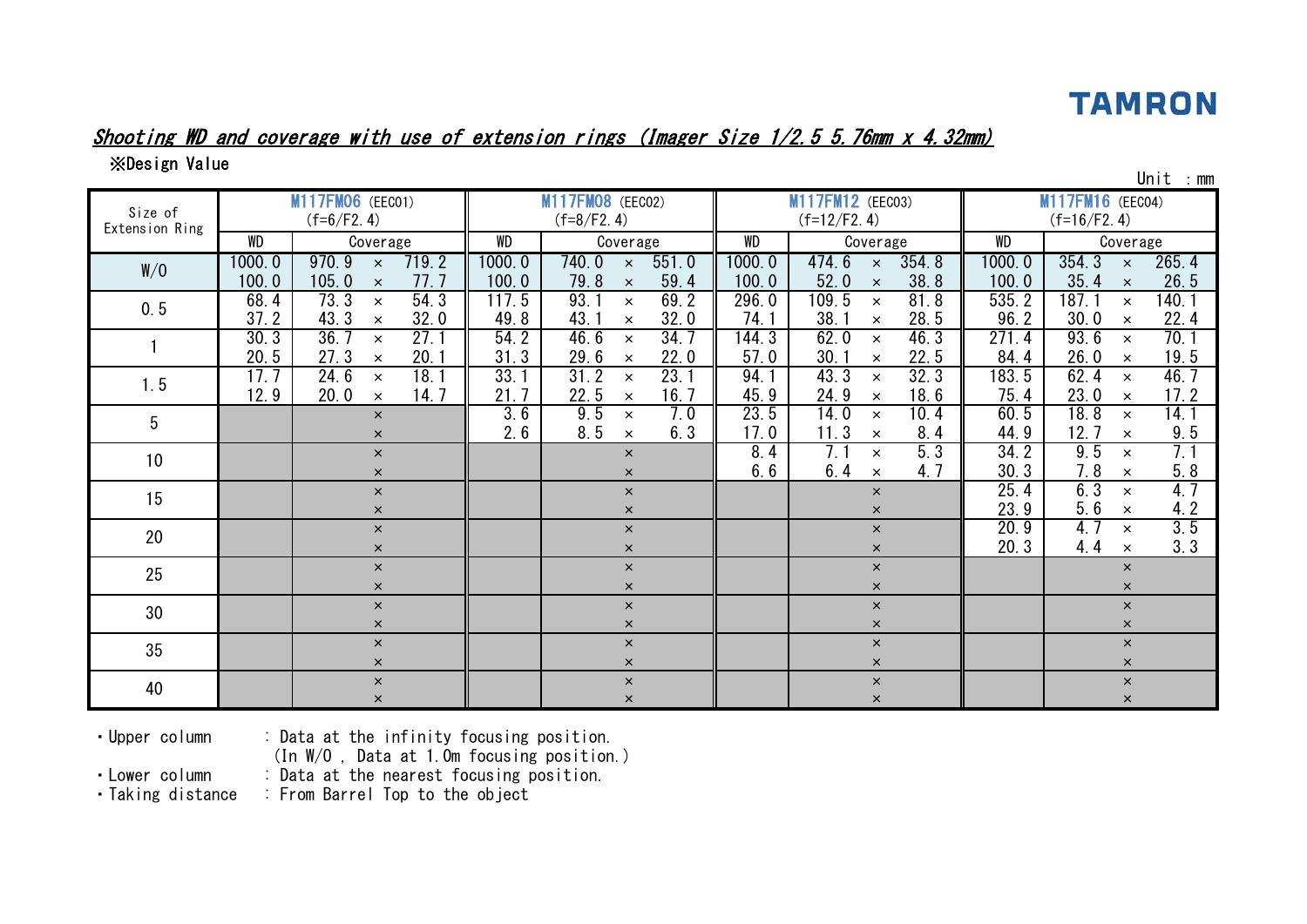#### Shooting WD and coverage with use of extension rings (Imager Size 1/2.5 5.76mm x 4.32mm) ※Design Value

| Size of         |                   | M117FM25 (EEC05)<br>$(f=25/F2.4)$ |                |       |        | M117FM35 (EECO6)<br>$(f=35/F2.4)$ |                |       |        | M117FM50 (EEC07)<br>$(f=50/F2.8)$ |                |       |
|-----------------|-------------------|-----------------------------------|----------------|-------|--------|-----------------------------------|----------------|-------|--------|-----------------------------------|----------------|-------|
| Extension Ring  | WD                |                                   | Coverage       |       | WD     |                                   | Coverage       |       | WD     |                                   | Coverage       |       |
| W/O             | 1000.0            | 232.2                             | $\pmb{\times}$ | 174.1 | 1000.0 | 170. 1                            | $\times$       | 127.6 | 1000.0 | 118.5                             | $\times$       | 88.9  |
|                 | 100.0             | 21.8                              | $\times$       | 16.3  | 100.0  | 17.7                              | $\times$       | 13.2  | 200.0  | 23.6                              | $\times$       | 17.7  |
| 0.5             | 1217.2            | 282.7                             | $\pmb{\times}$ | 212.0 | 2300.0 | 390.2                             | $\times$       | 292.7 | 4700.0 | 557.6                             | $\pmb{\times}$ | 418.3 |
|                 | 105.0             | 20.4                              | $\times$       | 15.3  | 95.5   | 16.9                              | $\times$       | 12.7  | 191.9  | 22.6                              | $\times$       | 17.0  |
| 1               | 610.7             | 141.0                             | $\times$       | 105.7 | 1142.0 | 194.1                             | $\times$       | 145.6 | 2340.0 | 277.5                             | $\times$       | 208.2 |
|                 | 99.1              | 19.2                              | $\times$       | 14.4  | 91.4   | 16.2                              | $\times$       | 12.1  | 184.5  | 21.8                              | $\times$       | 16.3  |
| 1.5             | 410.1             | 94.1                              | $\times$       | 70.5  | 759.5  | 129.4                             | $\times$       | 97.0  | 1560.0 | 185.0                             | $\times$       | 138.8 |
|                 | 93.9              | 18.1                              | $\times$       | 13.6  | 87.6   | 15.6                              | $\times$       | 11.7  | 177.6  | 20.9                              | $\times$       | 15.7  |
| 5               | 129.0             | 28.3                              | $\times$       | 21.2  | 225.0  | 38.9                              | $\times$       | 29.1  | 468.5  | 55.5                              | $\times$       | 41.6  |
|                 | 69.2              | 13.0                              | $\times$       | 9.7   | 67.7   | 12.2                              | $\times$       | 9.    | 141.0  | 16.6                              | $\pmb{\times}$ | 12.4  |
| 10 <sup>°</sup> | 68.9              | 14.2                              | $\times$       | 10.7  | 110.7  | 19.5                              | $\times$       | 14.6  | 235.2  | 27.8                              | $\times$       | 20.8  |
|                 | 51.3              | 9.2                               | $\times$       | 6.9   | 50.7   | 9.3                               | $\pmb{\times}$ | 7.0   | 109.1  | 12.8                              | $\pmb{\times}$ | 9.6   |
| 15              | 48.7              | 9.5                               | $\times$       | 7.1   | 72.6   | 13.0                              | $\times$       | 9.8   | 157.5  | 18.5                              | $\pmb{\times}$ | 13.9  |
|                 | 41.<br>3          | 7.2                               | $\times$       | 5.4   | 40.3   | 7.5                               | $\times$       | 5.6   | 89.1   | 10.4                              | $\times$       | 7.8   |
| 20              | 38.5              | 7.1                               | $\mathsf{x}$   | 5.3   | 53.5   | 9.8                               | $\times$       | 7.3   | 118.7  | 13.9                              | $\times$       | 10.4  |
|                 | 35.1              | 5.9                               | $\times$       | 4.4   | 33.2   | 6.3                               | $\times$       | 4.7   | 75.3   | 8.8                               | $\times$       | 6.6   |
| 25              | 32.4              | 5.7                               | $\times$       | 4.3   | 42.1   | 7.8                               | $\times$       | 5.9   | 95.3   | 11.2                              | $\mathsf{x}$   | 8.4   |
|                 | 30.6              | 4.9                               | $\times$       | 3.7   | 28.0   | 5.4                               | $\pmb{\times}$ | 4.1   | 65.1   | 7.6                               | $\pmb{\times}$ | 5.7   |
| 30              | $28.\overline{3}$ | 4.7                               | $\times$       | 3.5   | 34.4   | 6.5                               | $\times$       | 4.9   | 79.7   | 9.3                               | $\times$       | 7.0   |
|                 | 27.4              | 4.3                               | $\times$       | 3.2   | 24.1   | 4.8                               | $\pmb{\times}$ | 3.6   | 57.5   | 6.7                               | $\times$       | 5.0   |
| 35              |                   |                                   | $\times$       |       | 28.9   | 5.6                               | $\times$       | 4.2   | 68.6   | 8.0                               | $\times$       | 6.0   |
|                 |                   |                                   | $\pmb{\times}$ |       | 21.0   | 4.2                               | $\times$       | 3.2   | 51.5   | 6.0                               | $\times$       | 4.5   |
| 40              |                   |                                   | $\pmb{\times}$ |       | 24.8   | 4.9                               | $\times$       | 3.7   | 60.2   | 7.0                               | $\times$       | 5.2   |
|                 |                   |                                   | $\pmb{\times}$ |       | 18.5   | 3.8                               | ×              | 2.9   | 46.8   | 5.4                               | ×              | 4.0   |

Unit :mm

・Upper column : Data at the infinity focusing position.

(In W/O , Data at 1.0m focusing position.)

• Lower column : Data at the nearest focusing position.<br>• Taking distance : From Barrel Top to the object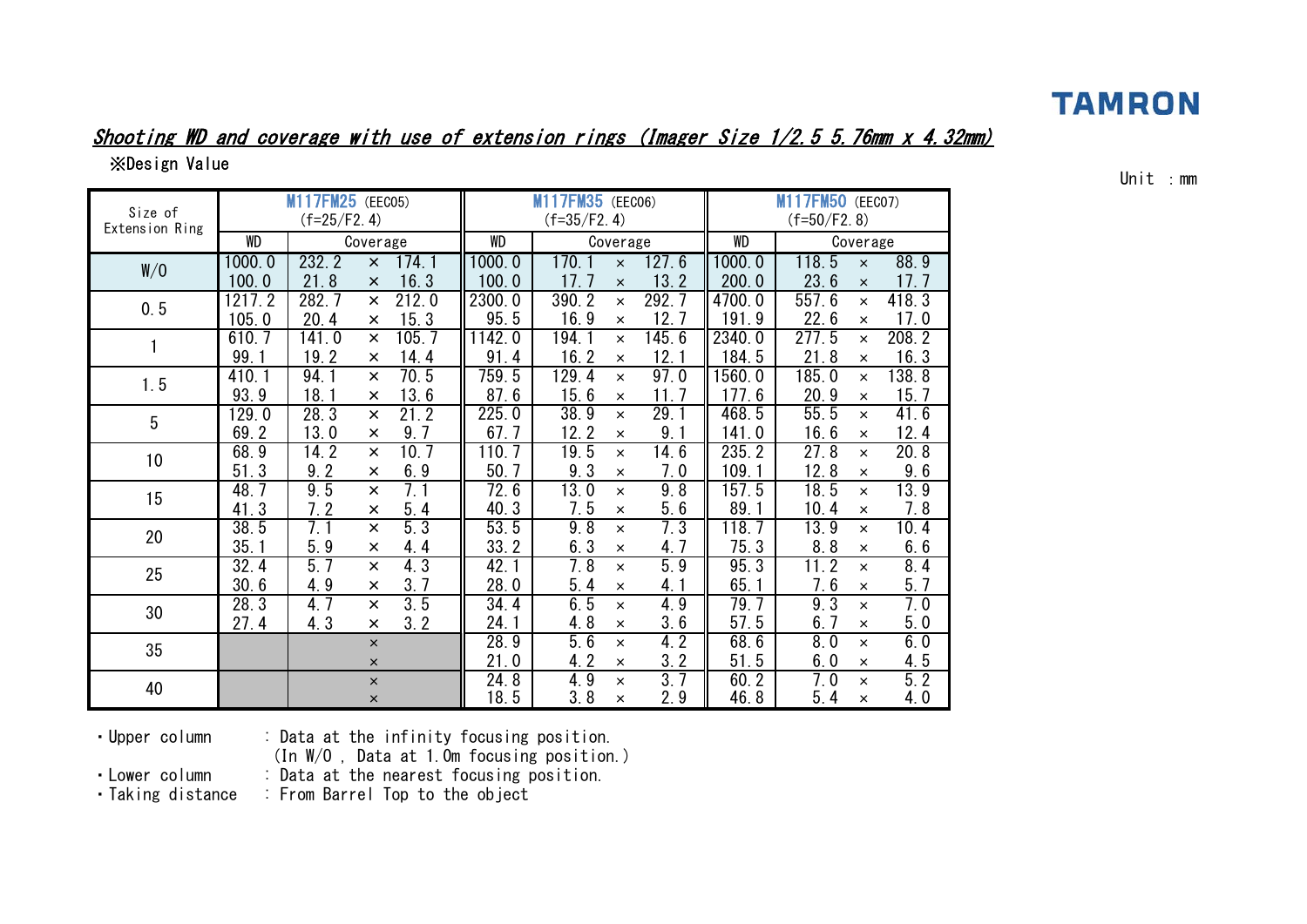#### Shooting WD and coverage with use of extension rings (Imager Size 1/3 4.8mm x 3.6mm)

※Design Value

| Size of<br>Extension Ring |                 | M117FM06 (EEC01)<br>$(f=6/F2.4)$                             |                 | M117FM08 (EEC02)<br>$(f=8/F2.4)$                      |                 | M117FM12 (EEC03)<br>$(f=12/F2.4)$                      |                 | ᇭ<br>M117FM16 (EEC04)<br>$(f=16/F2.4)$                  |
|---------------------------|-----------------|--------------------------------------------------------------|-----------------|-------------------------------------------------------|-----------------|--------------------------------------------------------|-----------------|---------------------------------------------------------|
|                           | WD              | Coverage                                                     | WD              | Coverage                                              | WD              | Coverage                                               | WD              | Coverage                                                |
| W/O                       | 1000.0<br>100.0 | 802.3<br>596.1<br>$\times$<br>86.7<br>64.4<br>$\pmb{\times}$ | 1000.0<br>100.0 | 613.6<br>457.7<br>$\times$<br>49.3<br>66.<br>$\times$ | 1000.0<br>100.0 | 394.6<br>295.3<br>$\times$<br>32.3<br>43.2<br>$\times$ | 1000.0<br>100.0 | 295.0<br>221.1<br>$\times$<br>22.<br>29.4<br>$\times$   |
| 0.5                       | 68.4<br>37.2    | 60.6<br>45.0<br>$\times$<br>35.8<br>26.5<br>$\pmb{\times}$   | 117.5<br>49.8   | 77.1<br>57.5<br>$\times$<br>35.7<br>26.6<br>$\times$  | 296.0<br>74.1   | 91.0<br>68.1<br>$\times$<br>23.7<br>31.7<br>$\times$   | 535.2<br>96.2   | 155.8<br>116. 7<br>$\times$<br>25.0<br>18.7<br>$\times$ |
|                           | 30.3<br>20.5    | 30.3<br>22.4<br>$\times$<br>22.5<br>16.7<br>$\pmb{\times}$   | 54.2<br>31.3    | 38.6<br>28.8<br>$\times$<br>24.5<br>18.2<br>$\times$  | 144.3<br>57.0   | 38.5<br>51.5<br>$\times$<br>25.0<br>18.7<br>$\times$   | 271.4<br>84.4   | 77.9<br>58.4<br>$\times$<br>16.2<br>21.6<br>$\times$    |
| 1.5                       | 17.7<br>12.9    | 15.0<br>20.2<br>$\times$<br>16.4<br>12.2<br>$\times$         | 33.1<br>21.7    | 25.8<br>19.2<br>$\times$<br>13.9<br>18.6<br>$\times$  | 94.1<br>45.9    | 35.9<br>26.9<br>$\times$<br>20.7<br>15.5<br>$\times$   | 183.5<br>75.4   | 52.0<br>38.9<br>$\times$<br>19.1<br>14.3<br>$\times$    |
| $5\phantom{.0}$           |                 | $\times$<br>$\times$                                         | 3.6<br>2.6      | 7.8<br>5.8<br>$\times$<br>7.0<br>5.2<br>$\times$      | 23.5<br>17.0    | 11.6<br>8.7<br>$\times$<br>9.4<br>7.0<br>$\times$      | 60.5<br>44.9    | 15.7<br>11.7<br>$\times$<br>7.9<br>10.6<br>$\times$     |
| 10 <sup>°</sup>           |                 | $\times$<br>$\times$                                         |                 | $\mathsf{x}$<br>$\times$                              | 8.4<br>6.6      | 5.9<br>4.4<br>$\times$<br>5.3<br>3.9<br>$\times$       | 34.2<br>30.3    | 5.9<br>7.9<br>$\times$<br>4.8<br>6.4<br>$\times$        |
| 15                        |                 | $\times$<br>$\times$                                         |                 | $\times$<br>$\times$                                  |                 | $\times$<br>$\times$                                   | 25.4<br>23.9    | 3.9<br>5.3<br>$\times$<br>3.5<br>4.6<br>$\times$        |
| 20                        |                 | $\times$<br>$\pmb{\times}$                                   |                 | $\times$<br>$\times$                                  |                 | $\boldsymbol{\mathsf{x}}$<br>$\boldsymbol{\mathsf{x}}$ | 20.9<br>20.3    | 2.9<br>3.9<br>$\times$<br>3.6<br>2.7<br>$\times$        |
| 25                        |                 | $\times$<br>$\pmb{\times}$                                   |                 | $\times$<br>$\times$                                  |                 | $\pmb{\times}$<br>$\times$                             |                 | $\times$<br>$\times$                                    |
| 30                        |                 | $\pmb{\times}$<br>$\times$                                   |                 | $\times$<br>$\times$                                  |                 | $\pmb{\times}$<br>$\times$                             |                 | $\times$<br>$\times$                                    |
| 35                        |                 | $\pmb{\times}$<br>$\times$                                   |                 | $\times$<br>$\times$                                  |                 | $\pmb{\times}$<br>$\pmb{\times}$                       |                 | $\times$<br>$\pmb{\times}$                              |
| 40                        |                 | $\times$<br>$\times$                                         |                 | $\times$<br>$\times$                                  |                 | $\boldsymbol{\mathsf{x}}$<br>$\pmb{\times}$            |                 | $\times$<br>$\pmb{\times}$                              |

Unit :mm

・Upper column : Data at the infinity focusing position.

(In W/O , Data at 1.0m focusing position.)

• Lower column : Data at the nearest focusing position.<br>• Taking distance : From Barrel Top to the object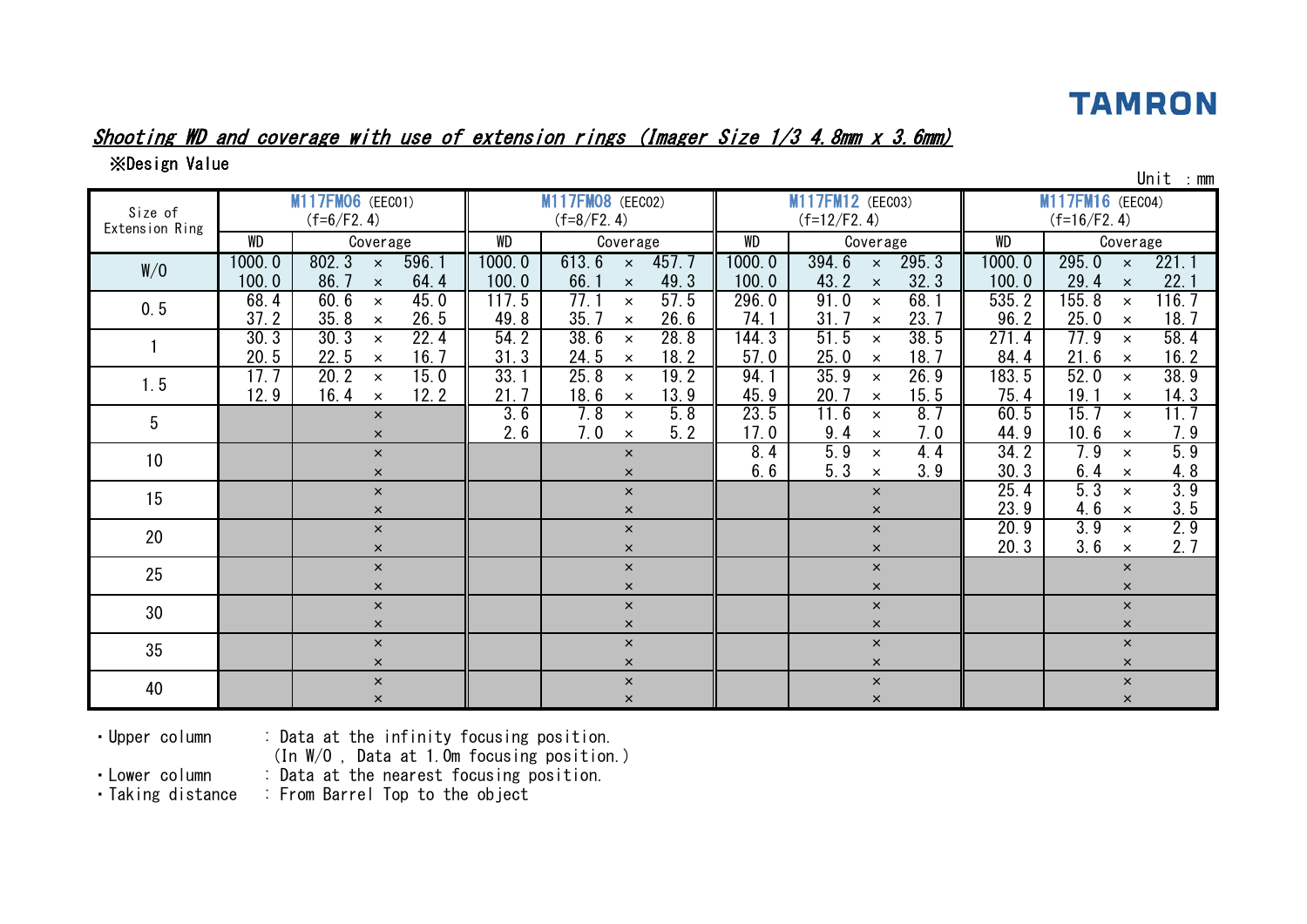#### Shooting WD and coverage with use of extension rings (Imager Size 1/3 4.8mm x 3.6mm) ※Design Value

| Size of         |                       | <b>M117FM25</b> (EEC05)<br>$(f=25/F2.4)$ |                         |       |           | M117FM35 (EECO6)<br>$(f=35/F2.4)$ |                |       |           | M117FM50 (EEC07)<br>$(f=50/F2.8)$ |                |       |
|-----------------|-----------------------|------------------------------------------|-------------------------|-------|-----------|-----------------------------------|----------------|-------|-----------|-----------------------------------|----------------|-------|
| Extension Ring  | <b>WD</b>             |                                          | Coverage                |       | <b>WD</b> |                                   | Coverage       |       | <b>WD</b> |                                   | Coverage       |       |
| W/O             | 1000.0                | 193.5                                    | $\times$                | 145.0 | 1000.0    | 141. 7                            | $\times$       | 106.3 | 1000.0    | 98.8                              | $\times$       | 74. 1 |
|                 | 100.0                 | 18.1                                     | $\times$                | 13.6  | 100.0     | 14.7                              | $\times$       | 11.0  | 200.0     | 19.7                              | $\times$       | 14.7  |
| 0.5             | 1217.2                | 235.5                                    | ×                       | 176.6 | 2300.0    | 325.2                             | $\times$       | 243.9 | 4700.0    | 464.7                             | $\times$       | 348.6 |
|                 | 105.0                 | 17.0                                     | ×                       | 12.7  | 95.5      | 14.1                              | $\times$       | 10.6  | 191.9     | 18.9                              | $\times$       | 14.1  |
| 1               | 610.7                 | 117.4                                    | ×                       | 88.0  | 1142.0    | 161.8                             | $\times$       | 121.3 | 2340.0    | 231.3                             | $\times$       | 173.5 |
|                 | 99.                   | 16.0                                     | ×                       | 12.0  | 91.4      | 13.5                              | $\times$       | 10.1  | 184.5     | 18.1                              | $\times$       | 13.6  |
| 1.5             | 410.1                 | 78.3                                     | ×                       | 58.7  | 759.5     | 107.8                             | $\times$       | 80.8  | 560.0     | 154.2                             | $\times$       | 115.6 |
|                 | 93.9                  | 15.1                                     | ×                       | 11.3  | 87.6      | 13.0                              | $\times$       | 9.7   | 177.6     | 17.4                              | $\times$       | 13.1  |
| $5\phantom{.0}$ | 129.0                 | 23.6                                     | $\times$                | 17.7  | 225.0     | 32.4                              | $\times$       | 24.3  | 468.5     | 46.2                              | $\times$       | 34.7  |
|                 | $\overline{2}$<br>69. | 10.8                                     | ×                       | 8.1   | 67.7      | 10.1                              | $\times$       | 7.6   | 141.0     | 13.8                              | $\times$       | 10.4  |
| 10              | 68.9                  | 11.8                                     | $\overline{\mathsf{x}}$ | 8.9   | 110.7     | 16.2                              | $\times$       | 12.2  | 235.2     | 23.1                              | $\times$       | 17.4  |
|                 | 51.3                  | 7.7                                      | ×                       | 5.8   | 50.7      | 7.7                               | $\times$       | 5.8   | 109.1     | 10.7                              | $\times$       | 8.0   |
| 15              | 48.7                  | 7.9                                      | ×                       | 5.9   | 72.6      | 10.8                              | $\times$       | 8.1   | 157.5     | 15.5                              | $\times$       | 11.6  |
|                 | 41.3                  | 6.0                                      | ×                       | 4.5   | 40.3      | 6.3                               | $\times$       | 4.7   | 89.1      | 8.7                               | $\pmb{\times}$ | 6.5   |
| 20              | 38.5                  | 5.9                                      | $\times$                | 4.4   | 53.5      | 8.1                               | $\times$       | 6.1   | 118.7     | 11.6                              | $\times$       | 8.7   |
|                 | 35.                   | 4.9                                      | $\times$                | 3.7   | 33.2      | 5.3                               | $\times$       | 3.9   | 75.3      | 7.3                               | $\times$       | 5.5   |
| 25              | 32.4                  | 4.7                                      | $\times$                | 3.5   | 42.1      | 6.5                               | $\times$       | 4.9   | 95.3      | 9.3                               | $\times$       | 7.0   |
|                 | 30.6                  | 4.1                                      | ×                       | 3.1   | 28.0      | 4.5                               | $\times$       | 3.4   | 65.1      | 6.3                               | $\pmb{\times}$ | 4.7   |
| 30              | $28.\overline{3}$     | 3.9                                      | $\times$                | 2.9   | 34.4      | 5.4                               | $\times$       | 4.1   | 79.7      | 7. 7                              | $\times$       | 5.8   |
|                 | 27.4                  | 3.6                                      | ×                       | 2.7   | 24.1      | 4.0                               | $\times$       | 3.0   | 57.5      | 5.6                               | $\times$       | 4.2   |
| 35              |                       |                                          | $\pmb{\times}$          |       | 28.9      | 4.7                               | $\times$       | 3.5   | 68.6      | 6.6                               | $\times$       | 5.0   |
|                 |                       |                                          | $\pmb{\times}$          |       | 21.0      | 3.5                               | $\pmb{\times}$ | 2.7   | 51.5      | 5.0                               | $\times$       | 3.7   |
| 40              |                       |                                          | $\pmb{\times}$          |       | 24.8      | 4.                                | $\times$       | 3.1   | 60.2      | 5.8                               | $\times$       | 4.4   |
|                 |                       |                                          | $\pmb{\times}$          |       | 18.5      | 3.2                               | $\times$       | 2.4   | 46.8      | 4.5                               | $\times$       | 3.4   |

Unit :mm

・Upper column : Data at the infinity focusing position.

(In W/O , Data at 1.0m focusing position.)

• Lower column : Data at the nearest focusing position.<br>• Taking distance : From Barrel Top to the object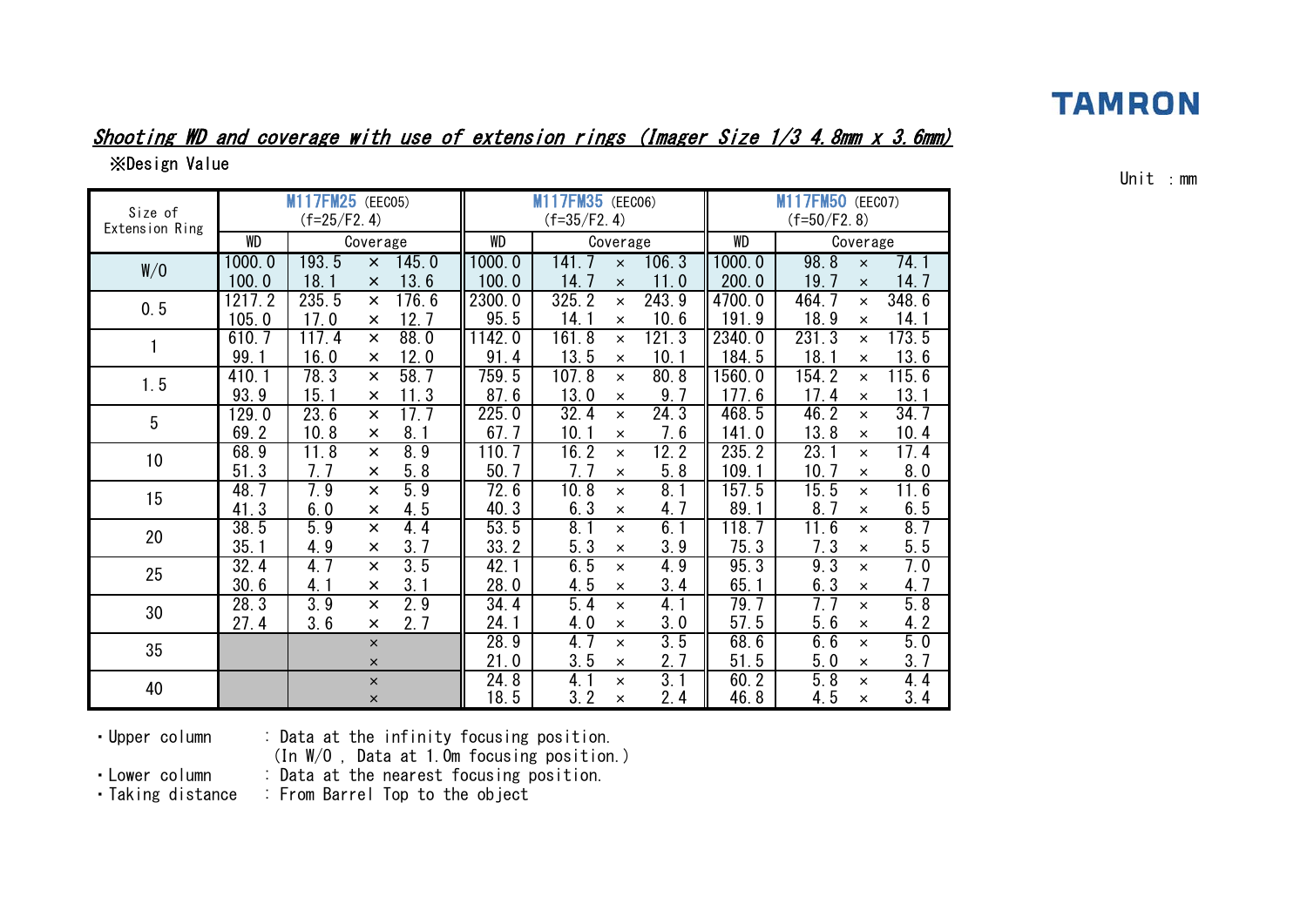

#### Shooting WD and coverage with use of extension rings (Imager Size 1/4 3.6mm x 2.7mm)

※Design Value

| Size of<br>Extension Ring |                 | M117FM06 (EEC01)<br>$(f=6/F2.4)$                       |                 | M117FM08 (EEC02)<br>$(f=8/F2.4)$                       |                 | M117FM12 (EEC03)<br>$(f=12/F2.4)$                                |                 | $11111$ . $11111$<br>M117FM16 (EEC04)<br>$(f=16/F2.4)$ |
|---------------------------|-----------------|--------------------------------------------------------|-----------------|--------------------------------------------------------|-----------------|------------------------------------------------------------------|-----------------|--------------------------------------------------------|
|                           | <b>WD</b>       | Coverage                                               | WD              | Coverage                                               | WD              | Coverage                                                         | <b>WD</b>       | Coverage                                               |
| W/O                       | 1000.0<br>100.0 | 596.1<br>444.5<br>$\times$<br>48.0<br>64.4<br>$\times$ | 1000.0<br>100.0 | 457.7<br>342.1<br>$\times$<br>36.8<br>49.3<br>$\times$ | 1000.0<br>100.0 | 295.3<br>221.1<br>$\mathsf{x}$<br>24.2<br>32.3<br>$\pmb{\times}$ | 1000.0<br>100.0 | 221.1<br>165.7<br>$\times$<br>22.1<br>16.5<br>$\times$ |
| 0.5                       | 68.4<br>37.2    | 33.5<br>45.0<br>$\times$<br>26.5<br>19.8<br>$\times$   | 117.5<br>49.8   | 57.5<br>43.0<br>$\times$<br>26.6<br>19.9<br>$\times$   | 296.0<br>74.1   | 68.<br>51.0<br>$\times$<br>23.7<br>17.7<br>$\pmb{\times}$        | 535.2<br>96.2   | 87.5<br>116.7<br>$\times$<br>18.7<br>14.0<br>$\times$  |
|                           | 30.3<br>20.5    | 22.4<br>16.7<br>$\times$<br>16.7<br>12.4<br>$\times$   | 54.2<br>31.3    | 28.8<br>21.5<br>$\times$<br>18.2<br>13.6<br>$\times$   | 144.3<br>57.0   | 38.5<br>28.8<br>$\times$<br>18.7<br>14.0<br>$\pmb{\times}$       | 271.4<br>84.4   | 58.4<br>43.7<br>$\times$<br>12.2<br>16.2<br>$\times$   |
| 1.5                       | 17.7<br>12.9    | 15.0<br>11.2<br>$\times$<br>9.1<br>12.2<br>$\times$    | 33.1<br>21.7    | 19.2<br>14.3<br>$\times$<br>13.9<br>10.4<br>$\times$   | 94.1<br>45.9    | 26.9<br>20.1<br>$\times$<br>15.5<br>11.6<br>$\times$             | 183.5<br>75.4   | 38.9<br>29.2<br>$\times$<br>10.7<br>14.3<br>$\times$   |
| 5                         |                 | $\times$<br>$\times$                                   | 3.6<br>2.6      | 5.8<br>4.3<br>$\times$<br>5.2<br>3.9<br>$\times$       | 23.5<br>17.0    | 8.7<br>6.5<br>$\times$<br>7.0<br>5.2<br>$\times$                 | 60.5<br>44.9    | 8.8<br>11.7<br>$\times$<br>5.9<br>7.9<br>$\times$      |
| 10 <sup>°</sup>           |                 | $\times$<br>$\times$                                   |                 | $\mathsf{x}$<br>$\mathsf{x}$                           | 8.4<br>6.6      | 3.3<br>4.4<br>$\times$<br>3.9<br>2.9<br>$\times$                 | 34.2<br>30.3    | 5.9<br>4.4<br>$\times$<br>3.6<br>4.8<br>$\times$       |
| 15                        |                 | $\times$<br>$\times$                                   |                 | $\mathsf{x}$<br>$\times$                               |                 | $\times$<br>$\times$                                             | 25.4<br>23.9    | 3.9<br>2.9<br>$\times$<br>2.6<br>3.5<br>$\times$       |
| 20                        |                 | $\times$<br>$\times$                                   |                 | $\mathsf{x}$<br>$\times$                               |                 | $\pmb{\times}$<br>$\times$                                       | 20.9<br>20.3    | 2.2<br>2.9<br>$\times$<br>2.0<br>2.7<br>$\times$       |
| 25                        |                 | $\times$<br>$\times$                                   |                 | $\times$<br>$\mathsf{x}$                               |                 | $\times$<br>$\times$                                             |                 | $\times$<br>$\times$                                   |
| 30                        |                 | $\pmb{\times}$<br>$\times$                             |                 | $\mathsf{x}$<br>$\pmb{\times}$                         |                 | $\pmb{\times}$<br>$\pmb{\times}$                                 |                 | $\pmb{\times}$<br>$\times$                             |
| 35                        |                 | $\times$<br>$\times$                                   |                 | $\mathsf{x}$<br>$\times$                               |                 | $\pmb{\times}$<br>$\times$                                       |                 | $\times$<br>$\times$                                   |
| 40                        |                 | $\times$<br>$\times$                                   |                 | $\pmb{\times}$<br>$\times$                             |                 | $\boldsymbol{\times}$<br>$\pmb{\times}$                          |                 | $\times$<br>$\times$                                   |

Unit :mm

・Upper column : Data at the infinity focusing position.

(In W/O , Data at 1.0m focusing position.)

• Lower column : Data at the nearest focusing position.<br>• Taking distance : From Barrel Top to the object